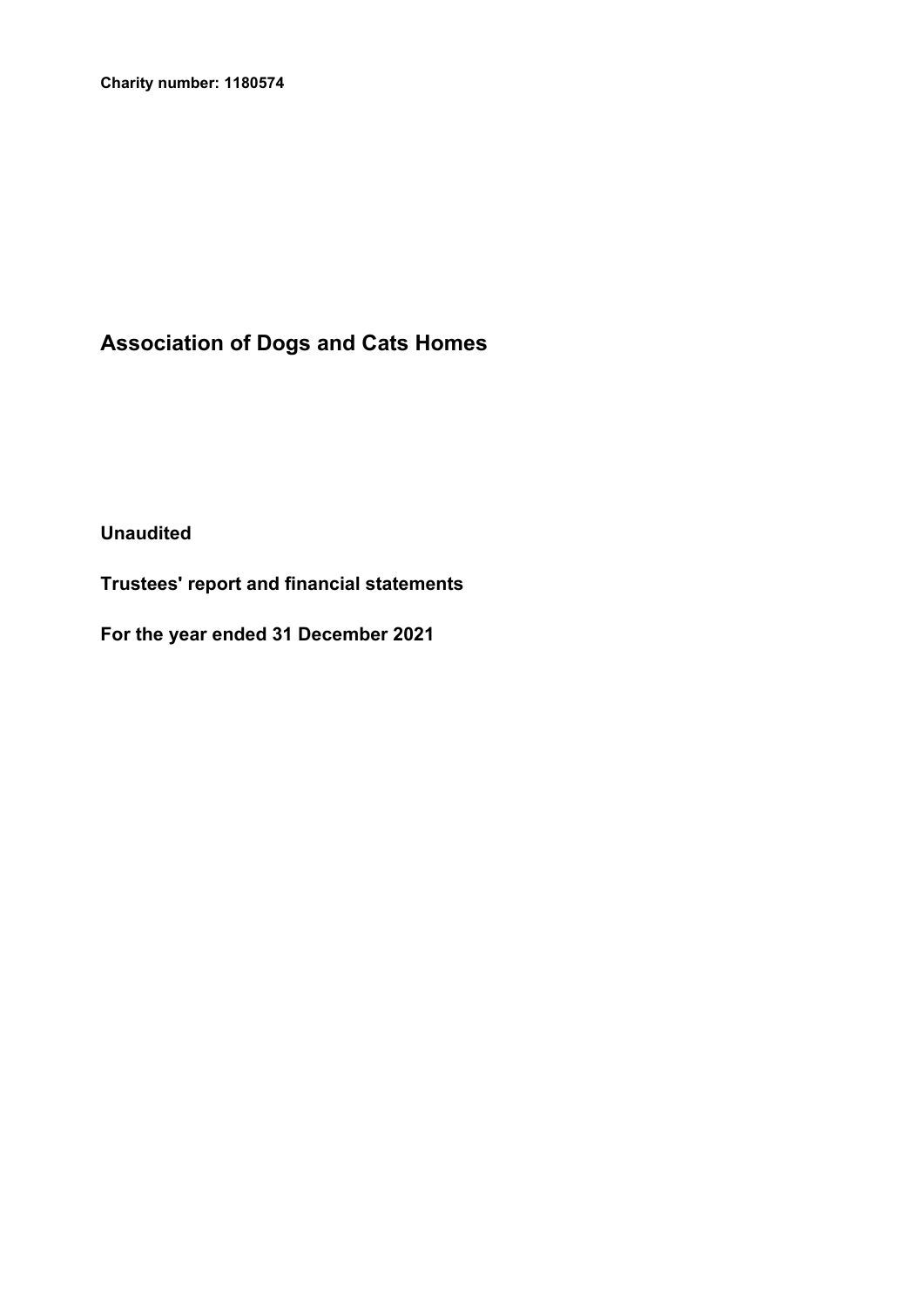## **Contents**

|                                                                                | Page    |
|--------------------------------------------------------------------------------|---------|
| Reference and administrative details of the Charity, its Trustees and advisers | 1       |
| Trustees' report                                                               | $2 - 6$ |
| Independent examiner's report                                                  | 7       |
| <b>Statement of financial activities</b>                                       | 8       |
| <b>Balance sheet</b>                                                           | 9       |
| Notes to the financial statements                                              | 10 - 18 |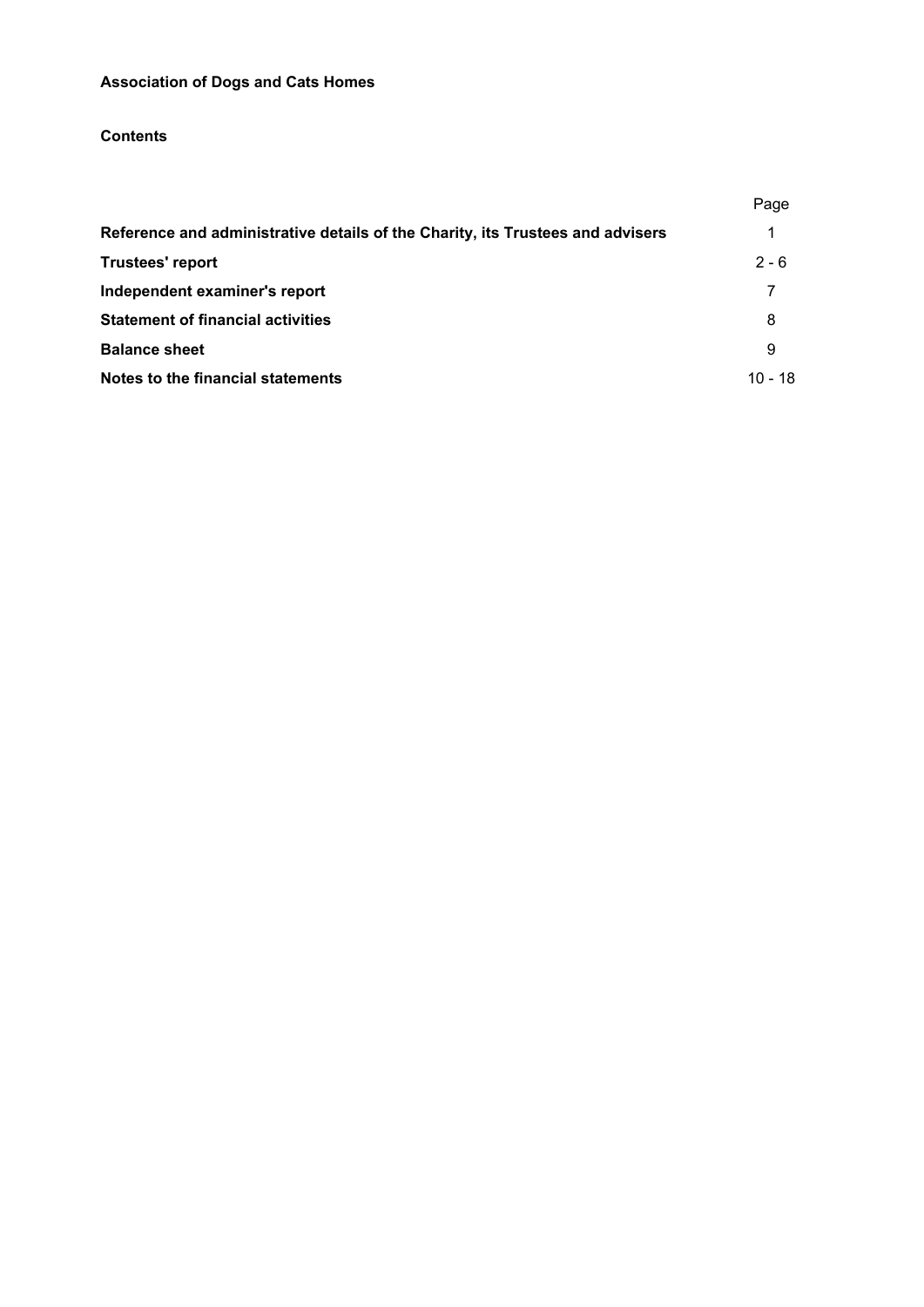## **Reference and administrative details of the Charity, its Trustees and advisers For the year ended 31 December 2021**

## **Trustees**

 Claire Horton CBE, Chair - resigned 16 January 20211 Giles Webber, Chair from 12 April 20211,6 Peter Hepburn, Vice Chair (Acting Chair 16 January 2021 to 12 April 2021)2,6 Peter Laurie, Hon. Secretary Helen Tracey, Hon. Treasurer (resigned 13 May 2021)1 David Bowles1,3 Steve Byrne4 Adam Clowes2 Michael Elliott5 Marina Fiddler4 Steve Goody3,4,6 Kelly Grellier (appointed 13 May 2021)6 Caroline Johnson (appointed 13 May 2021)4

- <sup>1</sup> Member of the Finance, Governance and Risk Committee
- <sup>2</sup> Member of the Standards and Animal Welfare Committee
- <sup>3</sup> Member of the Legislative Committee
- <sup>4</sup> Member of the Member Engagement Committee
- <sup>5</sup> Member of the IT Working Group
- <sup>6</sup> Member of the People Committee

## **Central Team Staff & Volunteers**

| Fabiola Wardle<br>Halita Obineche | Association Manager (to November 2021)<br>Executive Director (from 28 March 2022) |
|-----------------------------------|-----------------------------------------------------------------------------------|
| <b>Therese Davall</b>             | Member and Administration Manager                                                 |
| <b>Clare Radlett</b>              | Memberships Officer (part time)                                                   |
| Claire Jones                      | Honorary Bookkeeper (to 15 April 2022)                                            |
| Sarah Horner                      | Volunteer                                                                         |
|                                   |                                                                                   |

## **Charity registered number**

1180574

## **Principal office**

Association of Dogs and Cats Homes, PO Box 76271, London, SW8 9FA

#### **Accountants**

Kreston Reeves LLP, Montague Place, Quayside, Chatham Maritime, Chatham, Kent, ME4 4QU

## **Bankers**

Bank of Scotland, PO Box 23581, Edinburgh, EH1 1WH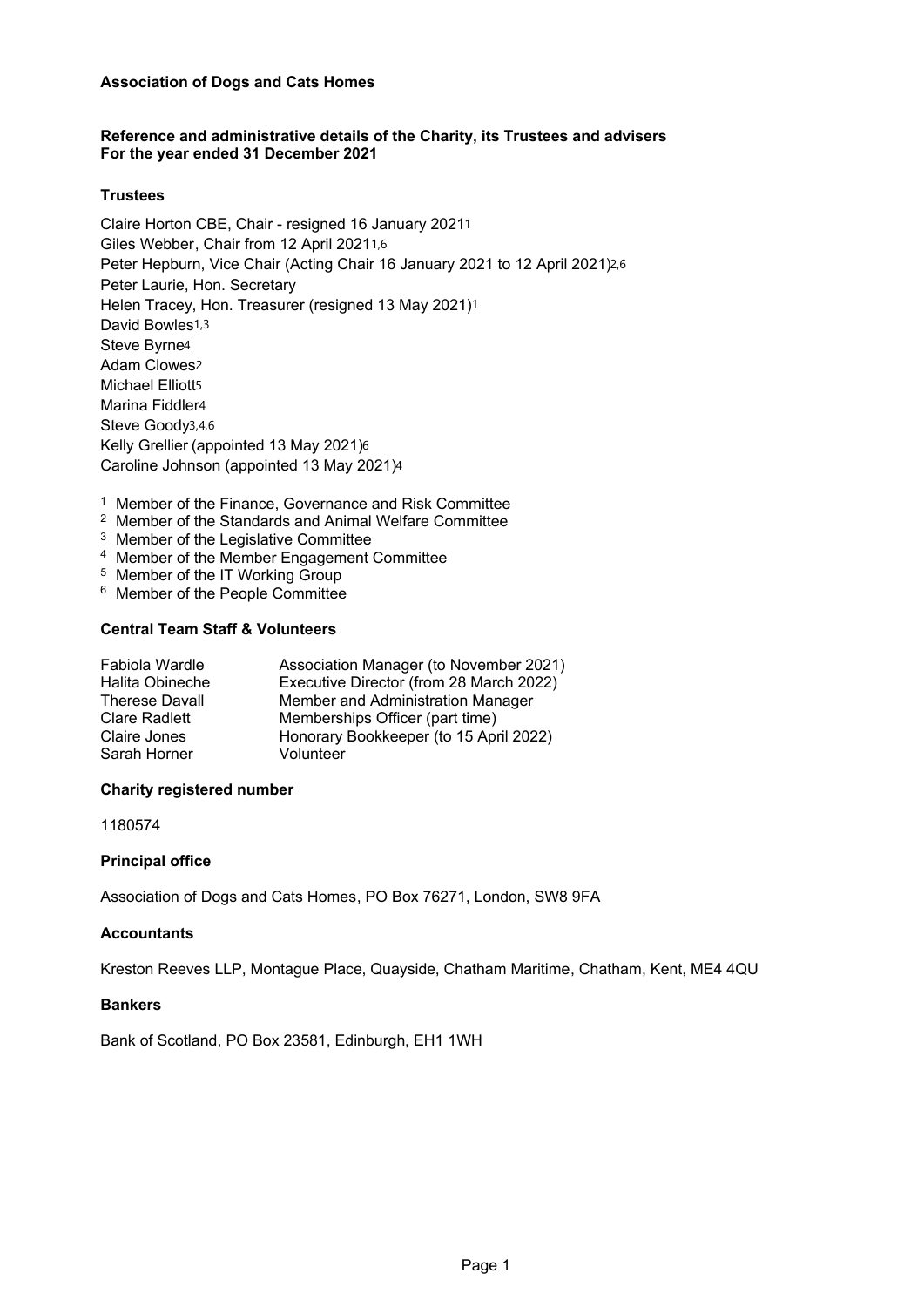## **Trustees' report**

## **For the year ended 31 December 2021**

#### **CONSTITUTION AND HISTORY**

The Association was constituted as a Charitable Incorporated Organisation (CIO) and entered onto the Register of Charities in England and Wales with the Registered Charity Number 1180574 on 6 November 2018. Previously, ADCH (Association of Dogs & Cats Homes) operated as an unincorporated association. On its transition to the CIO structure, all assets and liabilities were transferred.

## **STRUCTURE, GOVERNANCE AND MANAGEMENT**

The Association is governed by its Constitution. The Object of the Association is the promotion of the voluntary animal welfare sector for the public benefit, in particular relating to dogs and cats, by:

- The development and dissemination of good practice in animal welfare;
- Providing training, conferences and resources on subjects relevant to the efficiency of the sector;
- Providing liaison between the sector, government agencies and other groups on animal welfare issues. The "voluntary sector" means charities and voluntary organisations within the British Isles:
- Charities are organisations, which are recognised as charitable according to the law of the relevant jurisdiction within which they operate.
- Voluntary organisations are independent organisations, which are established for purposes that add value to the community as a whole, or a significant section of the community, and which are not permitted by their constitution to make a profit for private distribution. Voluntary organisations do not include local government or other statutory authorities.

The Association is overseen by a Board, comprising up to a maximum of 14 Trustees. The majority of Trustees are elected by the members, with the Hon. Secretary, Hon. Treasurer (both being Trustees ex-officio) and certain co-opted Trustees appointed by the Board. The Board met on six occasions in 2021. Minutes of Board meetings are taken by the Hon. Secretary and published on the online Members' Forum. Trustees receive no remuneration in respect of their roles and serve as volunteers.

The Board is supported by five Committees:

- The Finance, Governance and Risk Committee, whose responsibilities include monitoring the Association's finances, its risk register, banking arrangements, financial controls and governance arrangements. It proposes a Budget, draft Accounts and Annual Report, and a Reserves Policy for approval by the Board.
- The Standards and Animal Welfare Committee, that oversees the implementation of the ADCH Minimum Welfare and Operational Standards and the process by which both prospective and existing member organisations are assessed against these Standards. The Committee also contributes to relevant Government work to develop statutory standards and enforcement frameworks across ADCH's jurisdictions.
- The Legislative Committee, that monitors legislative developments relevant to companion animal welfare across ADCH jurisdictions, submits responses to Government consultations on behalf of the Association, and helps to ensure that the Association and its members are aware of and ready to respond themselves to consultations and the introduction of new legislation.
- The Member Engagement Committee, that is focussed on developing an enhanced range of member benefits and promoting the Association to new member organisations.
- The People Committee, newly formed to oversee staff and volunteer matters and to serve the role of Nominations Committee overseeing Trustee recruitment.

Additionally, an IT Working Group supported the Association's move to a new website as well as further developments to our new Customer Relationship Management (CRM) system.

Each Committee and Working Group is chaired by a Trustee and membership can comprise a mix of Trustees and other individuals co-opted on the basis of their skills, experience and interests.

The Association's central team consisted of our three members of paid staff and two volunteers in 2021: Fabiola Wardle served as Association Manager and supported the Board of Trustees until November. Thérèse Davall as Member and Administration Manager was responsible for the information and communications with members and supporting the Committees and Working Group. Clare Radlett supported the Association on a part time basis, receiving and administering new membership applications and undertaking other work on standards and animal welfare. Claire Jones was the Honorary Book-keeper and Sarah Horner volunteered for us in support of the staff. All members of the central team gave a high level of cover for each other's tasks to manage the peaks and troughs of the workflow and any holiday, sickness or other absences.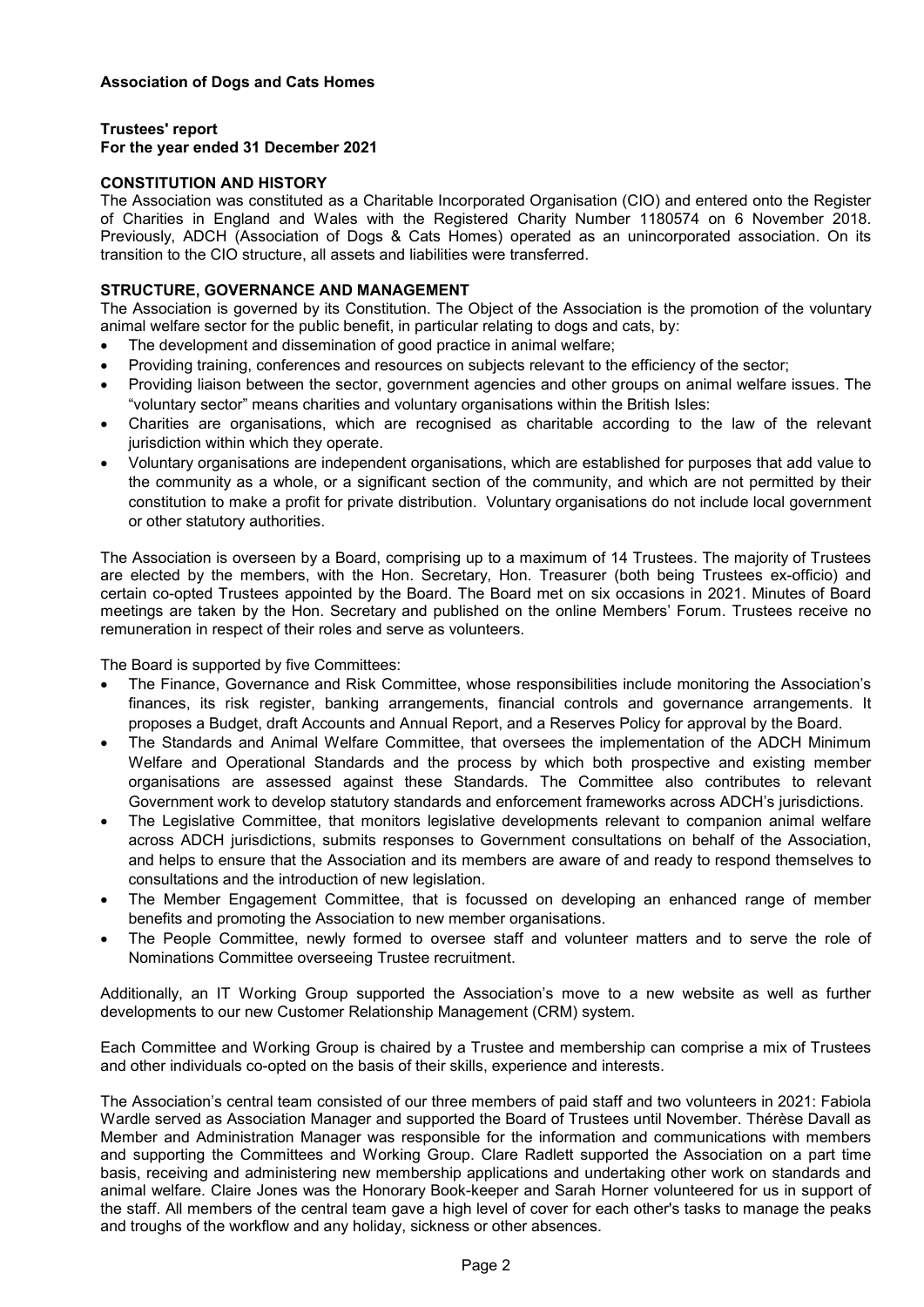#### **Trustees' report (continued) For the year ended 31 December 2021**

Trustees and other volunteers as well as staff receive induction suited to their own needs and the role they undertake. Trustees can take part in the training offered to member organisations and Trustees also plan their own joint or individual training according to their needs. The Board carries out a review every 1 to 2 years and this is one of the ways used to identify training needs.

Staff remuneration is set by Trustees taking account of affordability and comparable jobs in the sector. Staff are employed on behalf of ADCH by Battersea Dogs and Cats Home and transferred to ADCH under a secondment agreement to save ADCH from needing to run its own payroll for so few staff. ADCH meets the payroll costs.

## **DELIVERY OF OBJECTIVES IN 2021**

#### **(1) The development and dissemination of good practice in animal welfare**

Covid continued to impact on the work of the Association with in-person assessments not occurring during much of the year and instead being done remotely or via desktop. To enable organisations to receive ADCH support and prevent long delays in progressing applications, a new Membership category was set up for 'Provisional Members' awaiting full assessment. Assessors carried out a virtual assessment and suitable applicants become 'Provisional Members', so such organisations would receive all the usual ADCH benefits but would not be given voting rights. Provisional Members will receive an external assessment after restrictions are lifted. At the end of 2021 there were 141 full Members and 15 Provisional Members with a further 23 applications pending the restart of face-to-face assessments. We had 152 members at the start of the year. The Association continued to respond to the Covid-19 pandemic by giving members advice on the rules in the different jurisdictions. All jurisdictions were in a form of lockdown during the year although some came out partially or totally during this period.

ADCH also completed a further survey gauging members' response to the restrictions. This was in addition to the Annual Return completed by members. All our gathered crucial data for the sector was shared with the relevant Governments.

The Standards and Animal Welfare Committee decided to suspend the assessment of existing and prospective members during most of the year due to travel restrictions. These are expected to be lifted in early 2022. We continued to consult with our Members on changes to our standards and other matters to help ensure our Minimum Welfare and Operational Standards continued to represent best practice; all our procedures are published on our website.

#### **(2) Providing training, conferences and resources on subjects relevant to the efficiency of the sector**

Covid-19 restrictions continued during the major part of 2021 in all jurisdictions so all the webinars and Open meetings were presented remotely. It is envisaged that face to face Open Meeting can resume in 2022. ADCH hosted 12 remote meetings in 2021 including three Open meetings attended by an average of 84 attendees. Nine webinars were held on a range of issues including the new Scottish licensing of rescues legislation, kitten socialising and equality and diversity in organisations. Three specific webinars were held on Covid-19 restrictions focusing on rehoming, volunteers and re-opening. These attracted an average of 40 attendees from members. The annual conference was again postponed but is planned for 2022. ADCH held its first AGM for two years, in line with Charity Commission guidance, to update our constitution and Members elected new Trustees and Chair.

ADCH also signposted members to a variety of guidance, webinars, free training and virtual events run by other organisations such as NCVO and CAF and provided templates on common resources such as risk assessments and job descriptions.

The new work undertaken to meet the needs of members and challenges of the pandemic required a reallocation of resources and priorities. Some objectives for 2021 have inevitably had to be rescheduled to 2022. Trustees undertook a re-assessment of the strategy and updated it.

ADCH continued to disseminate information regularly through its Facebook Group and a frequent newsletter. The newsletter has an average open rate of 50% compared to business average of 15% and will be refreshed in 2022. The Facebook Group is still proving to be a popular way of networking with other Members. There are now 395 Members in the group, representing around 120 members 83% of total membership.

The website was relaunched in December 2020 and during 2021 users grew 109% from 57,000 to 119,000. The most popular pages being visited were find a rescue and rehoming advice.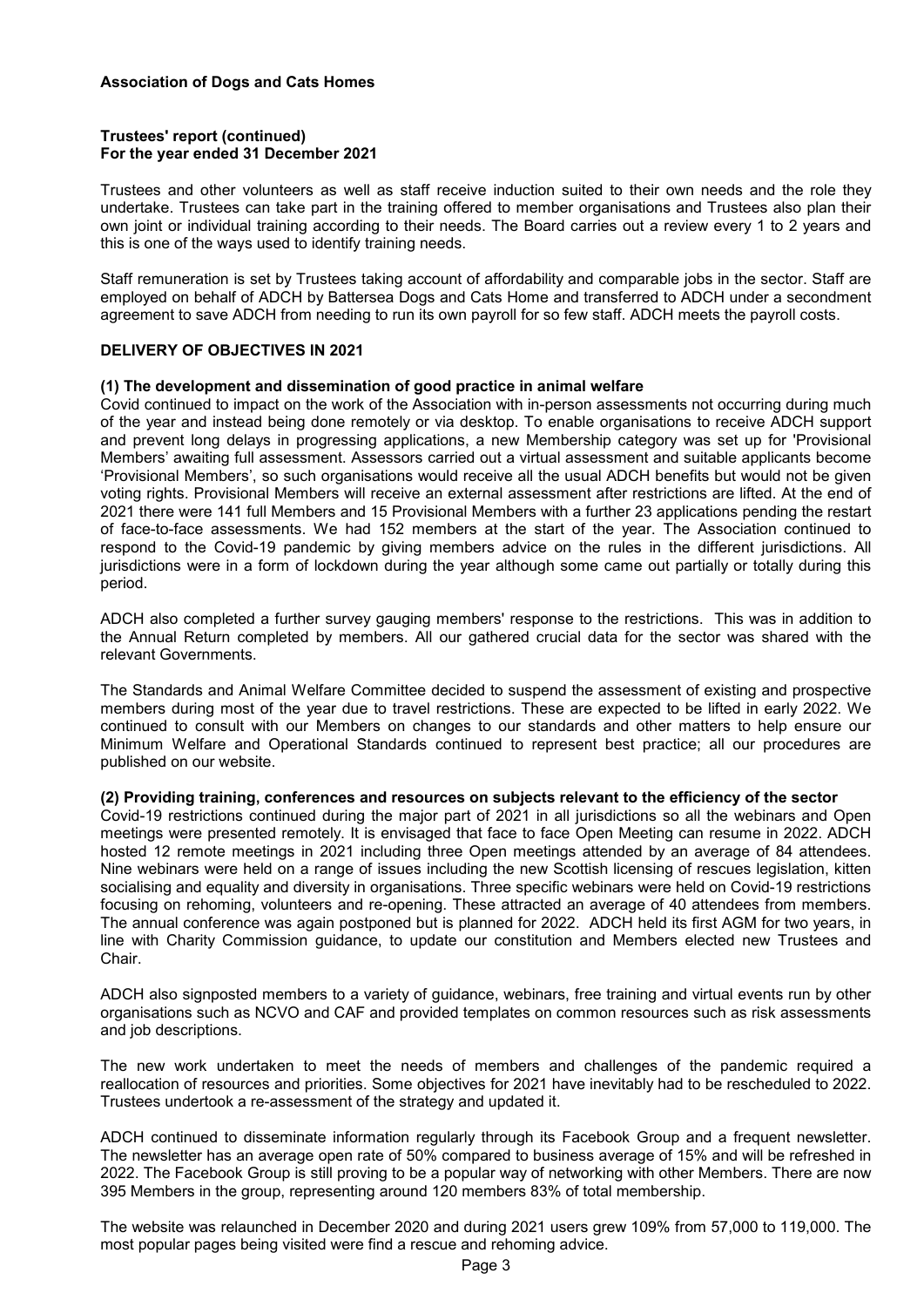## **Trustees' report (continued) For the year ended 31 December 2021**

#### **(3) Providing liaison between the sector, government agencies and other groups on animal welfare issues**

ADCH worked closely with all eight jurisdictions to agree clear policy guidelines under the Covid-19 restrictions giving advice on how members can operate particularly in rehoming, intake of animals and any businesses they run. A regular process of disseminating guidance to members was set up to account for changes in restrictions, with guidance sometimes being updated every week or two. Information from the surveys and Annual Returns were fed back to Governments to influence policy on Covid-19 guidance.

In addition ADCH provided regular updates on legislative changes that could impact on membership at each Open meeting. This particularly focused on the introduction of licensing of rehoming centres in Scotland which started in September 2021. Guidance was produced in December which signposted rescues towards ADCH standards as a standard to reduce their risk level when being assessed by the licensing officers. The Scottish standards are now being benchmarked against ADCH standards to assess if any changes are required in ADCH standards. ADCH maintained its legislative risk register which assesses legislation opportunities in each of the eight jurisdictions the Association covers. Risks outlined included the impact of the new Welsh licensing regulations on dog breeding and sales and the Scottish rescue licensing legislation on increasing membership and the impact from any abandoned dogs. Both risks are being monitored but are considered to be low risk.

The Association is extremely grateful to those organisations that have supported its work as sponsors in 2021. Sincere thanks are extended to: Petplan (Gold Sponsor); Medimark Scientific (Silver Sponsor); Royal Canin (Silver Sponsor) and to Bronze Sponsors: ACD Projects; Agria Pet Insurance; Avid PLC; Battersea Academy; Ceva; College of Animal Welfare; Grosvenor VAT Consultants; Kennel Build; Pet-ID Microchip; Pet Remedy; Safe4; Shakespeare Martineau LLP; Technik; and Veterinary Architects.

#### **PLANS FOR 2022**

In 2022 the Association will continue to advise its Members on legislative changes in particular as Covid-19 restrictions are lessened and will also implement its updated Strategy. Key areas of focus will include:

- Moving the staffing structure of ADCH to a sustainable model ensuring we can meet Members' needs whilst providing value for money.
- Seeking a new funding model to ensure a sustainable financial framework for ADCH including building relationships with funders and sourcing grant opportunities for ADCH and members.
- Continuing to ensure the Minimum Welfare and Operational Standards are embedded across the Association and re-starting external assessments as lockdown restrictions are eased; building back to assessing one third of members annually; enhancing the training for assessors.
- Benchmarking our Minimum Standards against the Scottish Licensing Regulations and reviewing to ensure they are up to date and reflect developments in the sector.
- Assessing the implementation of rescue centre and sanctuary licensing in Scotland and its impact on members and future members.
- Responding to the licensing consultations in both England and Wales on rescue and sanctuary licensing and liaising with Governments to ensure ADCH standards are recognised in both laws, and the Association is appropriately involved in the development of proposals to regulate animal rescues and sanctuaries.
- Providing opportunities for members to feed into ADCH responses to legislative consultations on relevant issues.
- Seeking additional value and offerings for members, including developing a suppliers' catalogue/directory.
- Revamp ADCH KnowHow to maximise ADCH offers to Members on access to online training resources and funding opportunities.
- Assessing our communication strategy including maximising the potential of our Twitter, LinkedIn and weekly newsletters to bring relevant information to our members.

Additionally, we plan to hold a mix of face-to-face Open Meetings and virtual meetings, and our Annual Conference held in the autumn for the first time, Covid-19 restrictions allowing. We also plan to hold a virtual AGM in May and the Petplan ADCH Awards.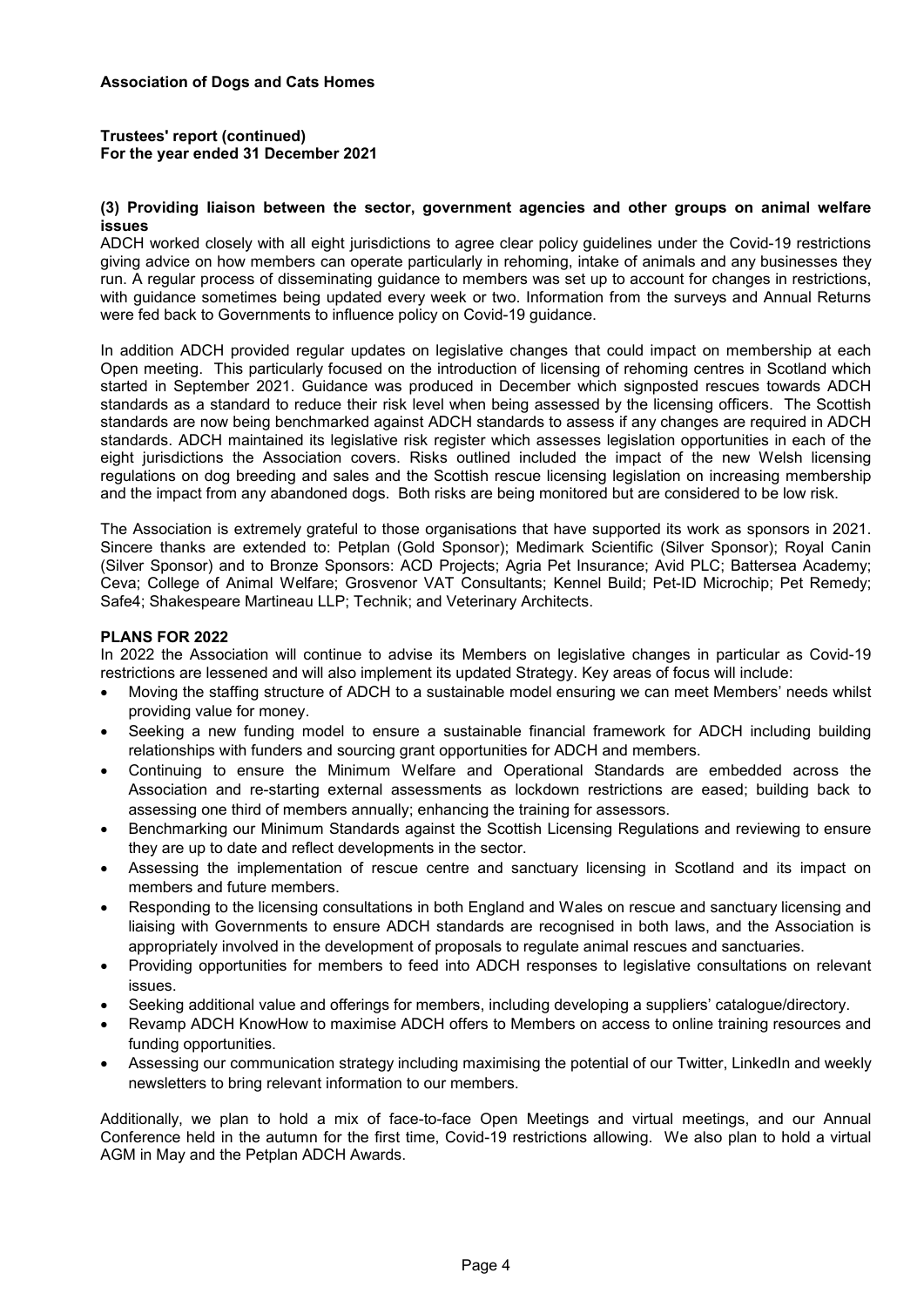## **Trustees' report (continued) For the year ended 31 December 2021**

#### **PUBLIC BENEFIT**

In planning and undertaking the Charity's activities the Trustees give due consideration to guidance published by the Charity Commission relating to public benefit.

## **POLICIES**

ADCH has a range of policies, including: Membership Criteria (including the Minimum Welfare and Operational Standards); a Complaints Process; Privacy and Data Breach policies; a Diversity Statement; an Expenses Policy and a Safeguarding Policy. ADCH is compliant with all relevant GDPR legislation. Accounting and financial records are managed by the Honorary Treasurer and our Trustees' Report and Financial Statements are submitted for approval to the AGM, after they have been reviewed by an Independent Examiner. Bank accounts and signatories are approved by the Trustees. Financial Policies and Controls are in place. A Risk Register for the Association is reviewed regularly.

#### **CONFLICTS OF INTEREST**

A register of Trustee Declarations of Interest is maintained by the Secretary and is reviewed by Trustees at the start of each meeting. The Association's Constitution requires that a Trustee declare the nature and extent of any interest, direct or indirect, which he or she or any related person has in a proposed transaction or arrangement with the ADCH. They must also declare any interest in any transaction or arrangement entered into by the ADCH which has not previously been declared. Trustees must absent themselves from any discussions of the trustees in which it is possible that a conflict of interest or loyalty will arise between his or her duty to act solely in the interests of the ADCH and any personal interest (including but not limited to any financial interest). Any charity trustee absenting himself or herself from any discussions in accordance with this clause must not vote or be counted as part of the quorum in any decision of the charity trustees on the matter.

#### **RELATED PARTIES**

During the year, most Trustees were employed throughout or in part by Member organisations. No Trustee received remuneration or other benefit from their work with the Association. An honorarium of £2,000 was paid by the Association to Battersea Dogs & Cats Home in respect of the services provided by one of its employees as Secretary to the Association.

No donations were received from Trustees.

The Association's staff were, and continue to be, employed by Battersea Dogs & Cats Home and seconded to the Association. This arrangement was approved by the Trustees to negate the requirement for the Association to establish and maintain arrangements for the direct employment of staff.

#### **FINANCIAL REVIEW**

#### **Going Concern**

After making appropriate enquiries, the Trustees have a reasonable expectation that the Charity has adequate resources to continue in operational existence for the foreseeable future. For this reason they continue to adopt the going concern basis in preparing the financial statements. Further details regarding the adoption of the going concern basis can be found in the accounting policies.

#### **Statement of the Charity's Policy on Reserves**

Trustees consider that the Association needs to hold reserves in order for the charity to be effective, and to mitigate the impact on the charity of both any unplanned shortfalls in income and increases in expenditure.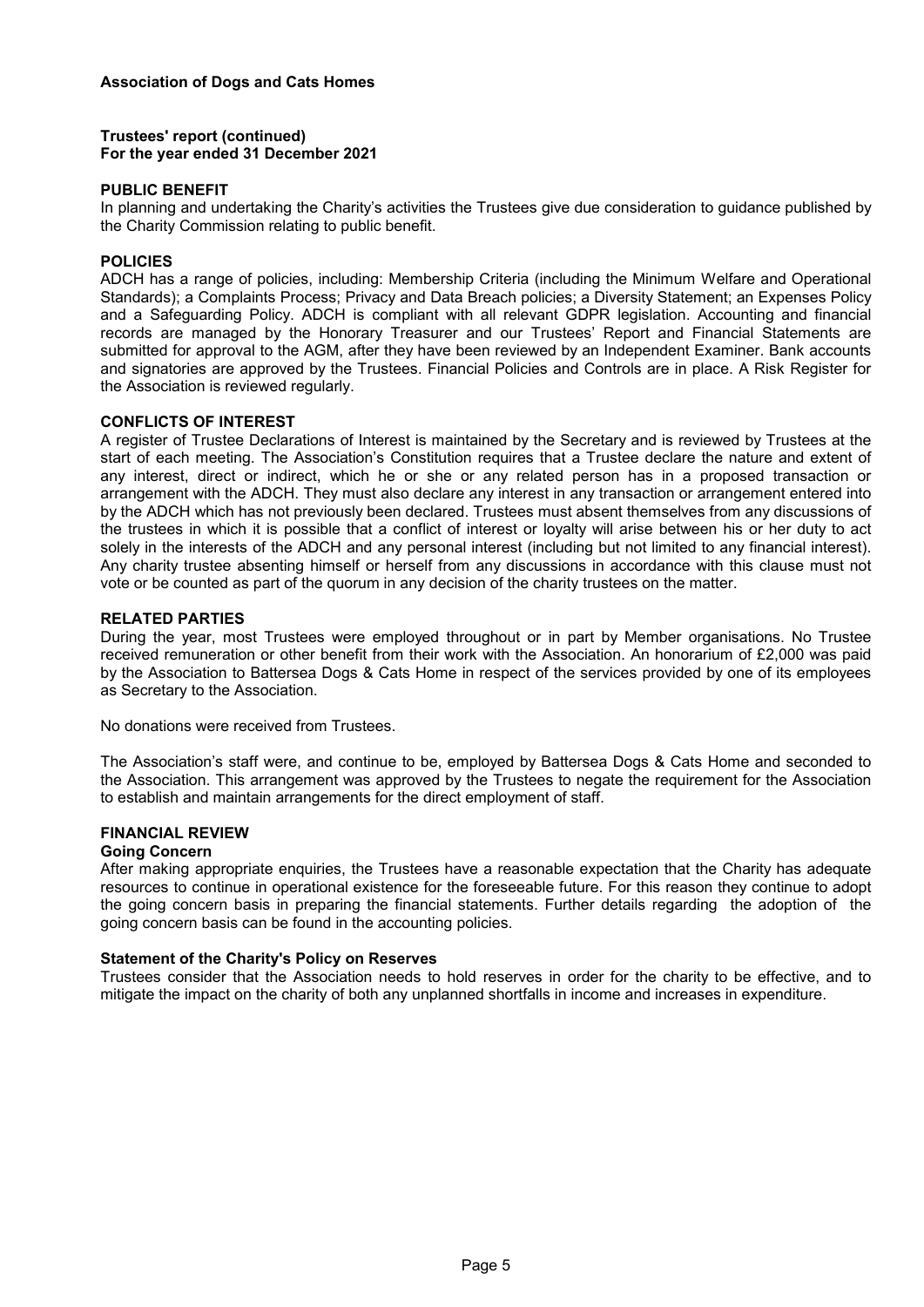#### **Trustees' report (continued) For the year ended 31 December 2021**

A Risk Register is kept under regular review by the Association's Finance, Governance and Risk Committee. In assessing the principal risks contained therein, the following values have been estimated in order to ascertain the financial impact on the charity were these risks to crystallise:

| <b>UNPLANNED</b>                                                                                                                                                         | Value £'000  |
|--------------------------------------------------------------------------------------------------------------------------------------------------------------------------|--------------|
| a) The risk of unforeseen emergency                                                                                                                                      | 10           |
| b) Other unexpected need for funds, e.g. to cover an unforseen budget deficit due,<br>for example, to:                                                                   |              |
| A shortfall in income, including the risk of a grant not being renewed<br>Conference deficit<br>Employing temporary staff to cover a long-term sick absence<br>$\bullet$ | 5<br>15<br>5 |
| c) Funds are needed to give the trustees time to act in circumstances such as<br>these.                                                                                  | 25           |
| <b>PLANNED</b>                                                                                                                                                           |              |
| d) Planned work including start-up funding for new projects that cannot be funded<br>from in-year income                                                                 | 25           |
| $\ket{e}$ Working capital - the need to fund short-term deficits in cash where money needs<br>to be spent before funding is received.                                    | 25           |
| <b>TOTAL</b>                                                                                                                                                             | 100          |

Trustees consider that it is unlikely that all the above risks would occur at the same time. Therefore, in aggregate, Trustees consider that reserves within the range of £75,000-£100,000 are appropriate for the Association's safe and effective operation based on knowledge of those operations as at April 2022.

Trustees will review this policy annually in time for the annual accounts. If, at any time, there is a shortfall, Trustees will plan action to bring reserves into line with the target in an agreed timescale.

#### **Financial Report**

The Association returned a surplus of £36,183 on unrestricted funds in the year to 31 December 2021 (against a deficit of £34,485 in 2020). Unrestricted reserves at the year-end totalled £120,646 (£84,463 at the end of 2020). Our sources of income for funding the Association's own activities in the year was very largely through membership subscriptions and sponsorship of our activities, as other sources of income, particularly our major conference, were no longer possible due to the pandemic restrictions. Income in the year was £102,033 (£398,259 in 2020). Our expenditure in 2021 of £72,326 (prior year £407,080) related very largely to the employment of our small staff team in the absence of the conference costs this year. Staff costs for 2021 include retrospective amendments and an increase in staffing on the prior year, as well as a vacancy for part of the year.

#### **Restricted or Designated Funds**

At the year-end, the Association held restricted funds totalling £26,107 (down from £32,583 at the end of 2020).

#### **SUPPORTERS**

Trustees are very aware that much of what the charity achieves depends on our supporters - donors, sponsors and volunteers. We are very grateful for all this help to the Association which enables us to provide support to our Members who helped the dogs and cats in their care.

#### **DECLARATION**

Approved by order of the members of the board of Trustees and signed on their behalf by:

**Giles Webber** (Chair of Trustees) Date: 14 April 2022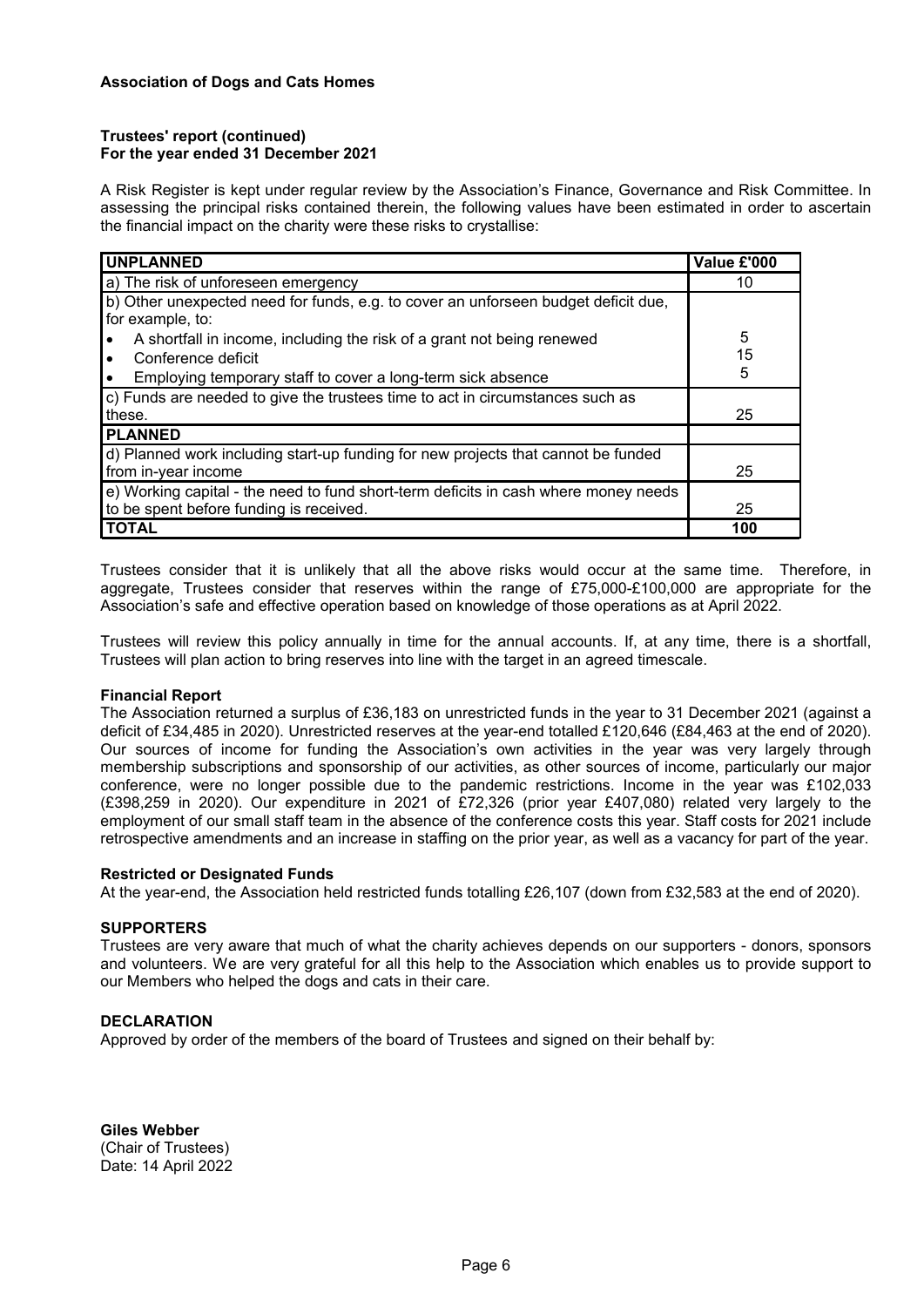#### **Independent examiner's report For the year ended 31 December 2021**

#### **Independent examiner's report to the Trustees of Association of Dogs and Cats Homes ('the Charity')**

I report to the charity Trustees on my examination of the accounts of the Charity for the year ended 31 December 2021.

#### **Responsibilities and basis of report**

As the Trustees of the Charity you are responsible for the preparation of the accounts in accordance with the requirements of the Charities Act 2011 ('the 2011 Act').

I report in respect of my examination of the Charity's accounts carried out under section 145 of the 2011 Act and in carrying out my examination I have followed the applicable Directions given by the Charity Commission under section 145(5)(b) of the 2011 Act.

#### **Independent examiner's statement**

Your attention is drawn to the fact that the Charity has prepared the accounts in accordance with Accounting and Reporting by Charities: Statement of Recommended Practice applicable to charities preparing their accounts in accordance with the Financial Reporting Standard applicable in the UK and Republic of Ireland (FRS 102) in preference to the Accounting and Reporting by Charities: Statement of Recommended Practice issued on 1 April 2005 which is referred to in the extant regulations but has been withdrawn.

I understand that this has been done in order for the accounts to provide a true and fair view in accordance with the Generally Accepted Accounting Practice effective for reporting periods beginning on or after 1 January 2019.

I have completed my examination. I confirm that no matters have come to my attention in connection with the examination giving me cause to believe that in any material respect:

- 1. accounting records were not kept in respect of the Charity as required by section 130 of the 2011 Act; or
- 2. the accounts do not accord with those records; or
- 3. the accounts do not comply with the applicable requirements concerning the form and content of accounts set out in the Charities (Accounts and Reports) Regulations 2008 other than any requirement that the accounts give a 'true and fair' view which is not a matter considered as part of an independent examination.

I have no concerns and have come across no other matters in connection with the examination to which attention should be drawn in this report in order to enable a proper understanding of the accounts to be reached.

This report is made solely to the Charity's Trustees, as a body, in accordance with Part 4 of the Charities (Accounts and Reports) Regulations 2008. My work has been undertaken so that I might state to the Charity's Trustees those matters I am required to state to them in an Independent examiner's report and for no other purpose. To the fullest extent permitted by law, I do not accept or assume responsibility to anyone other than the Charity and the Charity's Trustees as a body, for my work or for this report.

Signed: Dated: 14 April 2022

S Robinson BA FCA FCIE DChA MCMI

#### **Kreston Reeves LLP**

Chartered Accountants

Chatham Maritime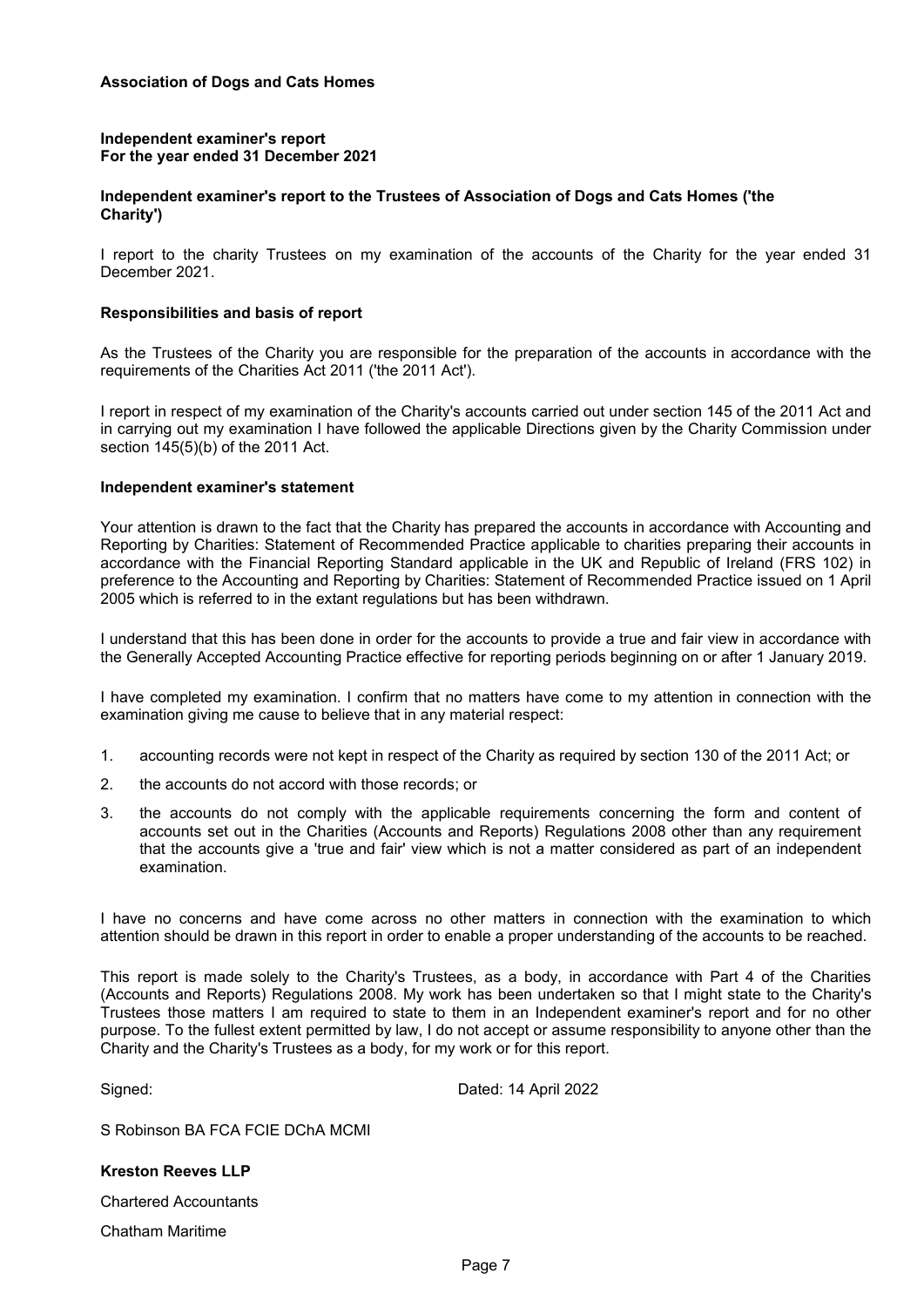#### **Statement of financial activities For the year ended 31 December 2021**

|                                    | <b>Note</b> | <b>Restricted</b><br>funds<br>2021<br>£ | <b>Unrestricted</b><br>funds<br>2021<br>£ | <b>Total</b><br>funds<br>2021<br>£ | Total<br>funds<br>2020<br>£ |
|------------------------------------|-------------|-----------------------------------------|-------------------------------------------|------------------------------------|-----------------------------|
| Income from:                       |             |                                         |                                           |                                    |                             |
| Contributions and donations        | 3           |                                         | 45,591                                    | 45,591                             | 338,158                     |
| Charitable activities              | 4           |                                         | 56,442                                    | 56,442                             | 53,381                      |
| Other income                       | 5           |                                         |                                           |                                    | 6,720                       |
| <b>Total income</b>                |             |                                         | 102,033                                   | 102,033                            | 398,259                     |
| <b>Expenditure on:</b>             |             |                                         |                                           |                                    |                             |
| Raising funds                      |             |                                         |                                           |                                    | 4,988                       |
| Charitable activities              | 6           | 6,476                                   | 65,850                                    | 72,326                             | 402,092                     |
| <b>Total expenditure</b>           |             | 6,476                                   | 65,850                                    | 72,326                             | 407,080                     |
| Net movement in funds              |             | (6, 476)                                | 36,183                                    | 29,707                             | (8,821)                     |
| <b>Reconciliation of funds:</b>    |             |                                         |                                           |                                    |                             |
| Total funds brought forward        |             | 32,583                                  | 84,463                                    | 117,046                            | 125,867                     |
| Net movement in funds              |             | (6, 476)                                | 36,183                                    | 29,707                             | (8,821)                     |
| <b>Total funds carried forward</b> |             | 26,107                                  | 120,646                                   | 146,753                            | 117,046                     |

The Statement of financial activities includes all gains and losses recognised in the year.

The notes on pages 10 to 18 form part of these financial statements.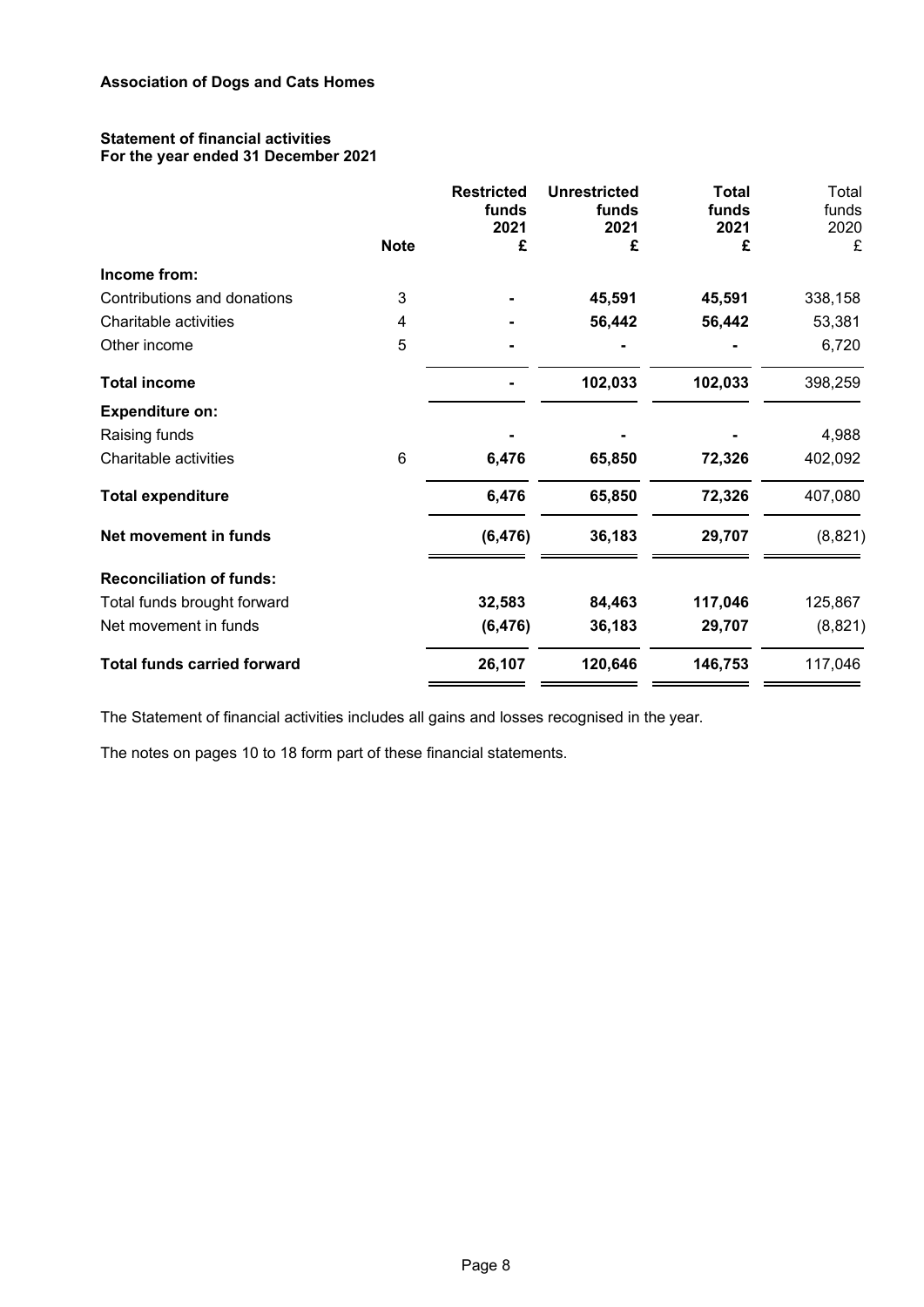## **Balance sheet**

**As at 31 December 2021**

|    |             | 2021    |           | 2020    |
|----|-------------|---------|-----------|---------|
|    |             | £       |           | £       |
|    |             |         |           |         |
| 10 |             | 5,000   |           | 7,500   |
|    |             | 5,000   |           | 7,500   |
|    |             |         |           |         |
| 11 | 4,713       |         | 44,463    |         |
|    | 139,941     |         | 98,792    |         |
|    | 144,654     |         | 143,255   |         |
| 12 | (2,901)     |         | (33, 709) |         |
|    |             | 141,753 |           | 109,546 |
|    |             | 146,753 |           | 117,046 |
|    |             |         |           |         |
|    |             |         |           |         |
| 13 |             | 26,107  |           | 32,583  |
| 13 |             | 120,646 |           | 84,463  |
|    |             | 146,753 |           | 117,046 |
|    | <b>Note</b> |         |           |         |

The financial statements were approved and authorised for issue by the Trustees and signed on their behalf by:

#### **Giles Webber** (Chair of Trustees) Date: 14 April 2022

The notes on pages 10 to 18 form part of these financial statements.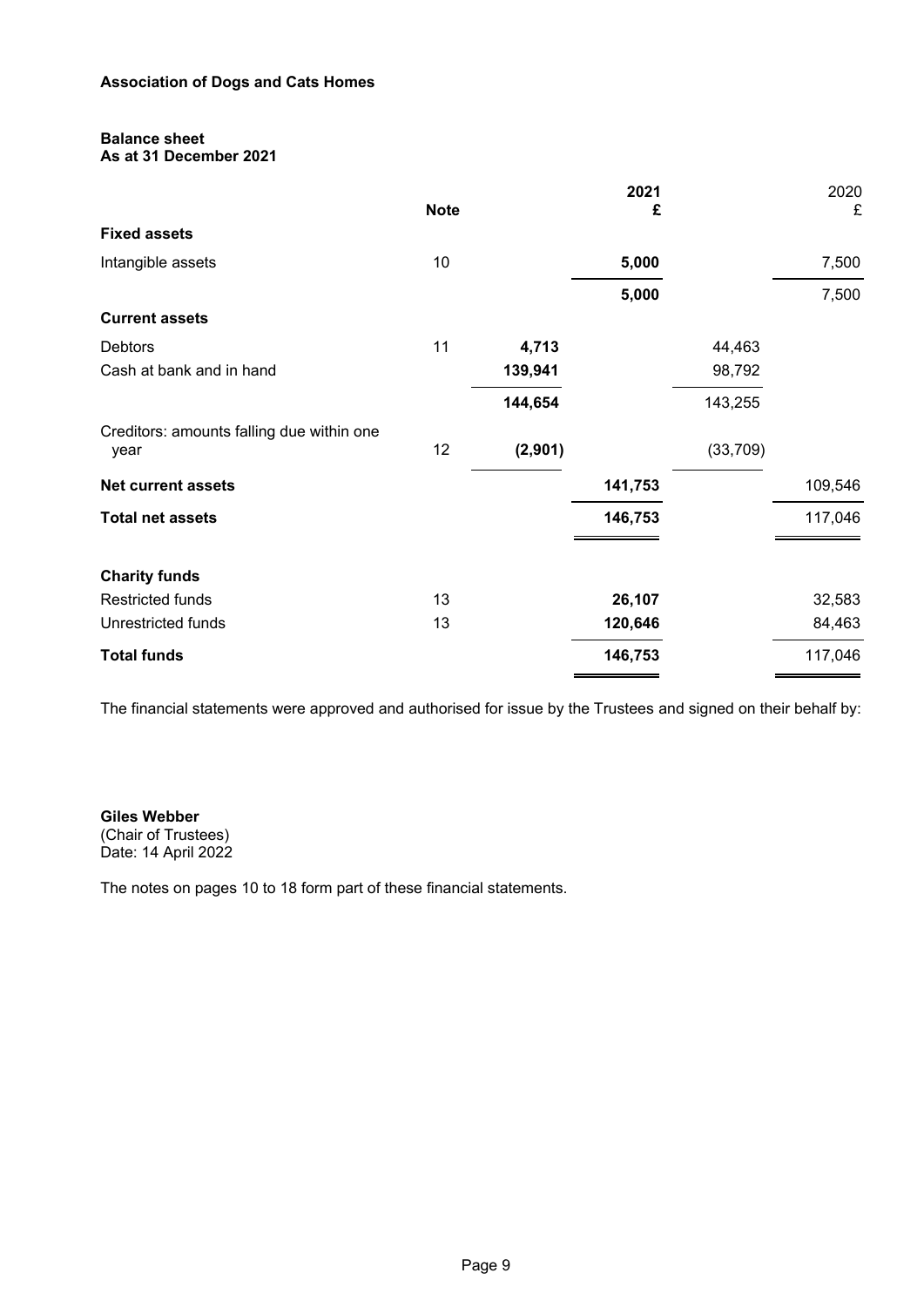#### **1. General information**

The Association of Dogs and Cats Homes ("the Charity") is a charitable incorporated organisation, registered in England and Wales with the charity registration number 1180574.

#### **2. Accounting policies**

#### **2.1 Basis of preparation of financial statements**

The financial statements have been prepared in accordance with the Charities SORP (FRS 102) - Accounting and Reporting by Charities: Statement of Recommended Practice applicable to charities preparing their accounts in accordance with the Financial Reporting Standard applicable in the UK and Republic of Ireland (FRS 102) (effective 1 January 2019), the Financial Reporting Standard applicable in the UK and Republic of Ireland (FRS 102) and the Charities Act 2011.

The financial statements have been prepared to give a 'true and fair' view and have departed from the Charities (Accounts and Reports) Regulations 2008 only to the extent required to provide a 'true and fair' view. This departure has involved following the Charities SORP (FRS 102) published in October 2019 rather than the Accounting and Reporting by Charities: Statement of Recommended Practice effective from 1 April 2005 which has since been withdrawn.

Association of Dogs and Cats Homes meets the definition of a public benefit entity under FRS 102. Assets and liabilities are initially recognised at historical cost or transaction value unless otherwise stated in the relevant accounting policy.

The financial statements are presented in sterling, which is the functional currency of the Charity and rounded to the nearest £.

#### **2.2 Going concern**

The trustees have assessed the use of going concern and have considered possible events or conditions that might cast significant doubt on the ability of the charity to continue as a going concern. The trustees have concluded that there is a reasonable expectation that the charity will continue in operational existence for the foreseeable future. The charity therefore continues to adopt the going concern basis in preparing its financial statements.

#### **2.3 Income**

All income is recognised once the Charity has entitlement to the income, it is probable that the income will be received and the amount of income receivable can be measured reliably.

Other income is recognised in the period in which it is receivable and to the extent the goods have been provided or on completion of the service.

#### **2.4 Expenditure**

Expenditure is recognised once there is a legal or constructive obligation to transfer economic benefit to a third party, it is probable that a transfer of economic benefits will be required in settlement and the amount of the obligation can be measured reliably.

Expenditure on raising funds includes all expenditure incurred by the Charity to raise funds for its charitable purposes and includes costs of all fundraising activities events and non-charitable trading.

Expenditure on charitable activities is incurred on directly undertaking the activities which further the Charity's objectives, as well as any associated support costs.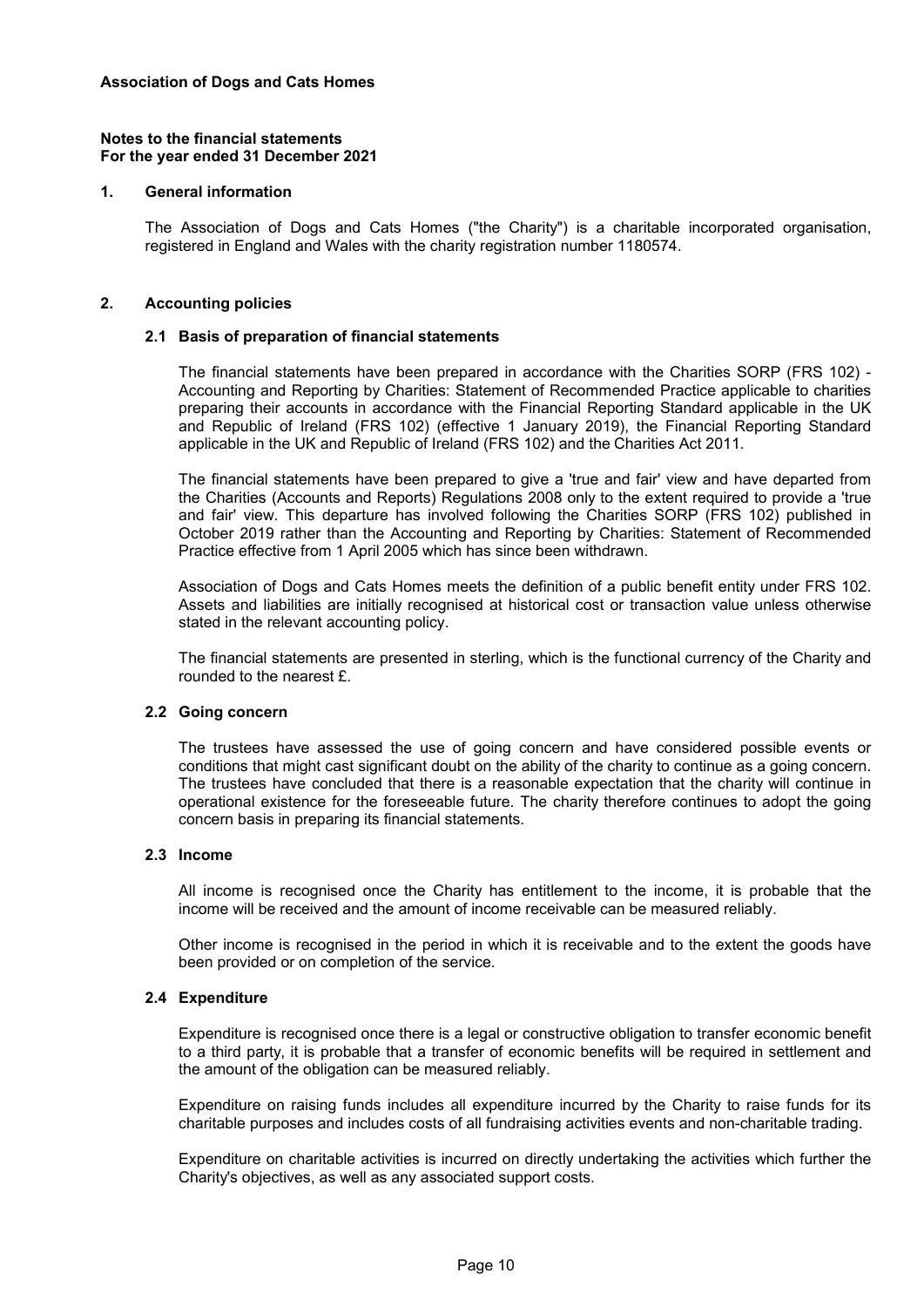## **2. Accounting policies (continued)**

#### **2.5 Intangible assets and amortisation**

Intangible assets are initially recognised at cost. After recognition, under the cost model, intangible assets are measured at cost less any accumulated amortisation and any accumulated impairment losses.

Amortisation is provided on intangible assets at rates calculated to write off the cost of each asset on a straight-line basis over its expected useful life.

The estimated useful lives are as follows:

Amortisation is provided on the following basis:

Website **- 25 %** straight line

#### **2.6 Debtors**

Trade and other debtors are recognised at the settlement amount after any trade discount offered. Prepayments are valued at the amount prepaid net of any trade discounts due.

#### **2.7 Cash at bank and in hand**

Cash at bank and in hand includes cash and short-term highly liquid investments with a short maturity of three months or less from the date of acquisition or opening of the deposit or similar account.

#### **2.8 Liabilities and provisions**

Liabilities are recognised when there is an obligation at the Balance sheet date as a result of a past event, it is probable that a transfer of economic benefit will be required in settlement, and the amount of the settlement can be estimated reliably.

Liabilities are recognised at the amount that the Charity anticipates it will pay to settle the debt or the amount it has received as advanced payments for the goods or services it must provide.

Provisions are measured at the best estimate of the amounts required to settle the obligation. Where the effect of the time value of money is material, the provision is based on the present value of those amounts, discounted at the pre-tax discount rate that reflects the risks specific to the liability. The unwinding of the discount is recognised in the Statement of financial activities as a finance cost.

#### **2.9 Financial instruments**

The Charity only has financial assets and financial liabilities of a kind that qualify as basic financial instruments. Basic financial instruments are initially recognised at transaction value and subsequently measured at their settlement value with the exception of bank loans which are subsequently measured at amortised cost using the effective interest method.

## **2.10 Fund accounting**

General funds are unrestricted funds which are available for use at the discretion of the Trustees in furtherance of the general objectives of the Charity and which have not been designated for other purposes.

Restricted funds are funds which are to be used in accordance with specific restrictions imposed by donors or which have been raised by the Charity for particular purposes. The costs of raising and administering such funds are charged against the specific fund. The aim and use of each restricted fund is set out in the notes to the financial statements.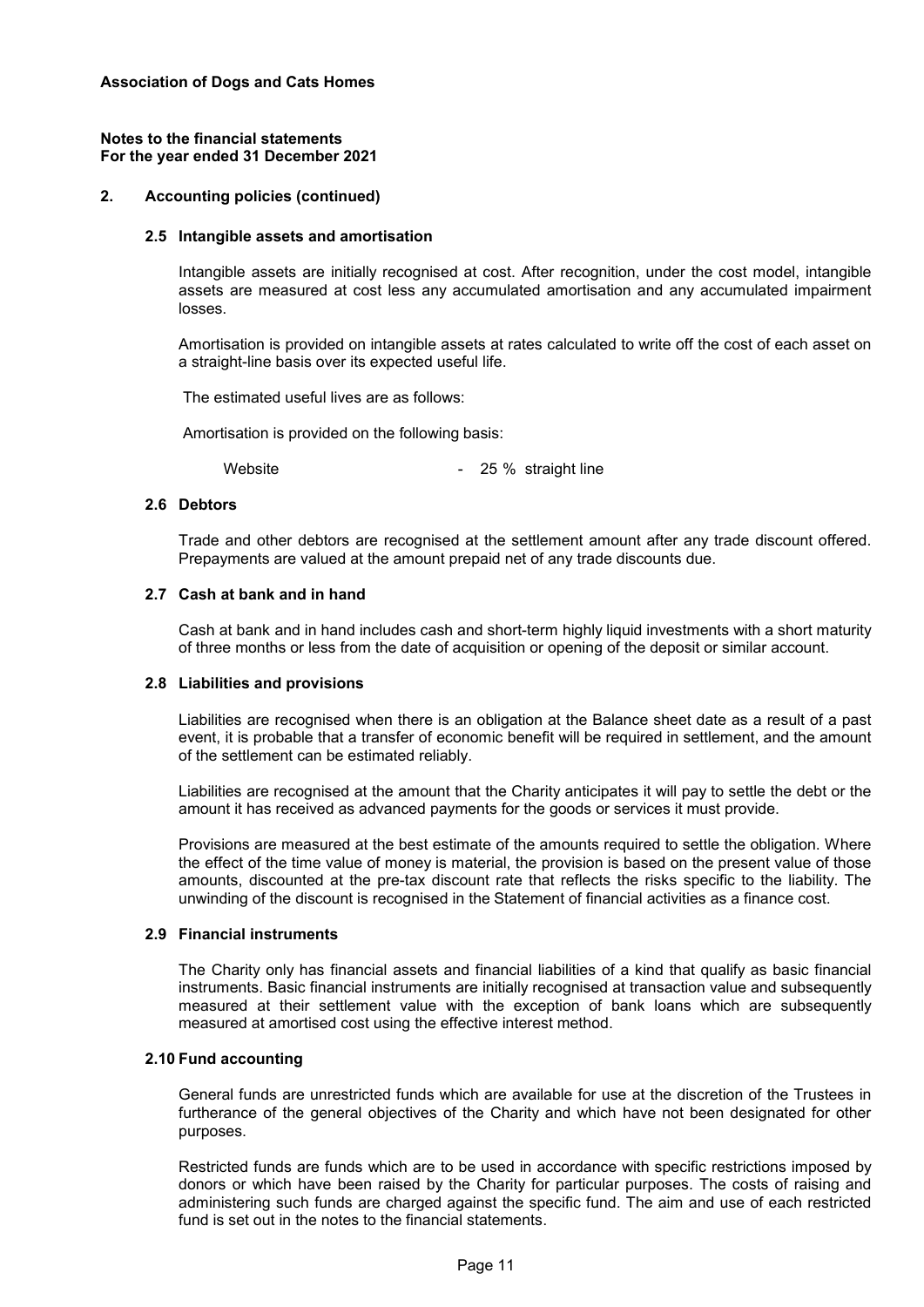## **3. Income from contributions and donations**

|                   | funds<br>2021<br>£ | <b>Restricted Unrestricted</b><br>funds<br>2021<br>£ | <b>Total</b><br>funds<br>2021<br>£ | Total<br>funds<br>2020<br>£ |
|-------------------|--------------------|------------------------------------------------------|------------------------------------|-----------------------------|
| Donations         | $\blacksquare$     | 1,991                                                | 1,991                              | 338,158                     |
| Sponsorship       |                    | 43,600                                               | 43,600                             |                             |
| <b>Total 2021</b> |                    | 45,591                                               | 45,591                             | 338,158                     |
| <b>Total 2020</b> | 338,038            | 120                                                  | 338,158                            |                             |

## **4. Income from charitable activities**

|                   | <b>Unrestricted</b><br>funds<br>2021<br>£ | <b>Total</b><br>funds<br>2021<br>£ | Total<br>funds<br>2020<br>£ |
|-------------------|-------------------------------------------|------------------------------------|-----------------------------|
| Subscriptions     | 56,442                                    | 56,442                             | 53,381                      |
| <b>Total 2020</b> | 53,381                                    | 53,381                             |                             |

## **5. Other incoming resources**

|                   | <b>Unrestricted</b><br>funds<br>2021<br>£ | <b>Total</b><br>funds<br>2021<br>£ | Total<br>funds<br>2020<br>£ |
|-------------------|-------------------------------------------|------------------------------------|-----------------------------|
| Other income      | ۰                                         | $\blacksquare$                     | 6,720                       |
| <b>Total 2020</b> | 6,720                                     | 6,720                              |                             |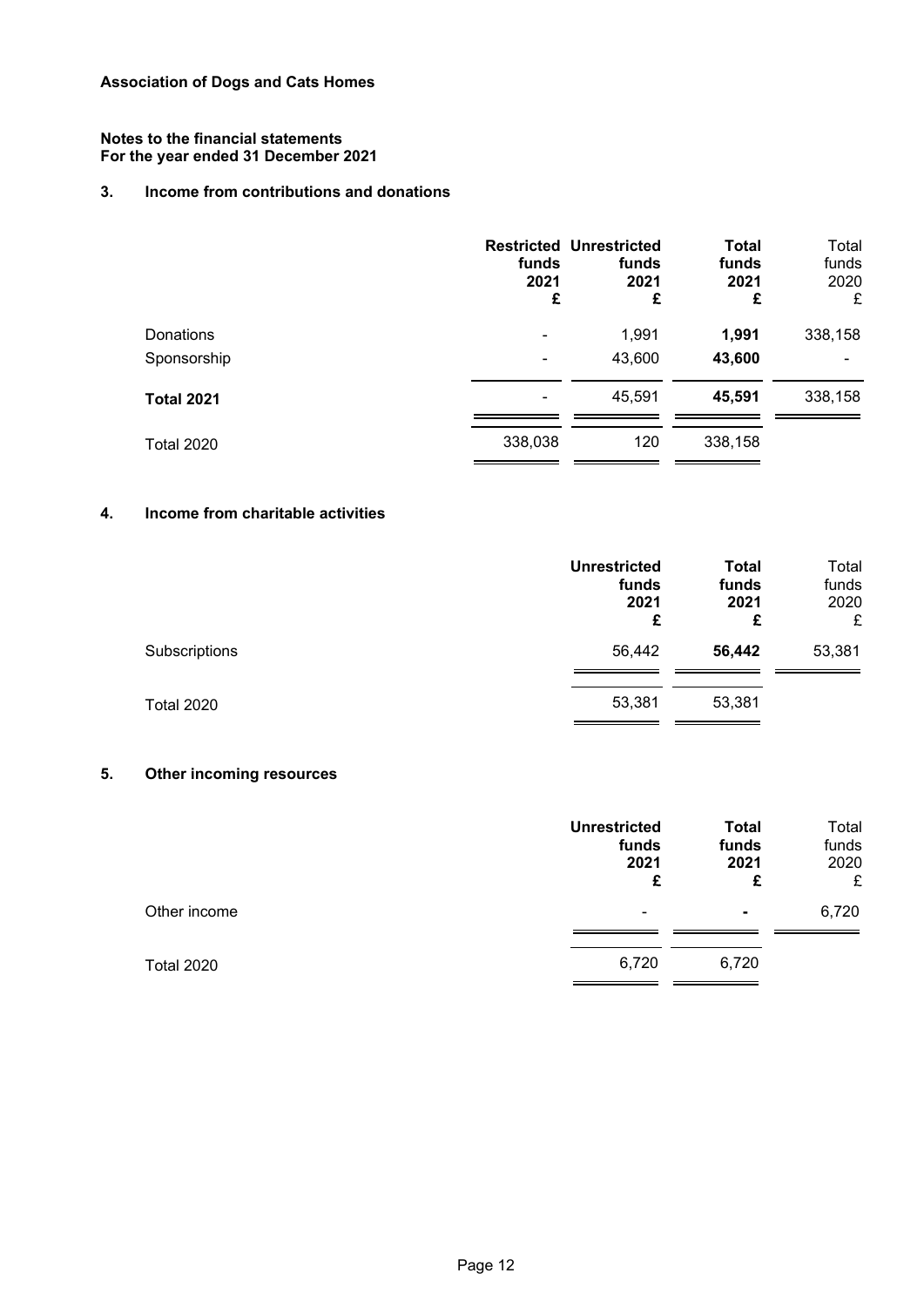## **6. Analysis of expenditure on charitable activities**

## **Summary by fund type**

|                       | funds<br>2021<br>£ | <b>Restricted Unrestricted</b><br>funds<br>2021<br>£ | Total<br>funds<br>2021<br>£ | Total<br>funds<br>2020<br>£ |
|-----------------------|--------------------|------------------------------------------------------|-----------------------------|-----------------------------|
| Charitable activities | 6,476              | 65,850                                               | 72,326                      | 402,092                     |
| <b>Total 2020</b>     | 312.374            | 89.718                                               | 402,092                     |                             |

## **7. Charitable activities**

|                                  | funds<br>2021<br>£ | <b>Restricted Unrestricted</b><br>funds<br>2021<br>£ | <b>Total</b><br>funds<br>2021<br>£ | Total<br>funds<br>2020<br>£ |
|----------------------------------|--------------------|------------------------------------------------------|------------------------------------|-----------------------------|
| Staff costs                      |                    | 56,907                                               | 56,907                             | 75,863                      |
| Staff expenses                   |                    | 273                                                  | 273                                | 4,131                       |
| Open meetings                    |                    |                                                      |                                    | 2,318                       |
| Website                          |                    | 1,859                                                | 1,859                              | 2,174                       |
| Insurance                        |                    | 412                                                  | 412                                |                             |
| Printing, postage and stationery |                    | 300                                                  | 300                                |                             |
| Subscriptions                    | 1,476              |                                                      | 1,476                              |                             |
| Legal and professional fees      |                    | 1,800                                                | 1,800                              | 2,732                       |
| Office expenses                  |                    | 950                                                  | 950                                |                             |
| Bank charges                     |                    | 849                                                  | 849                                |                             |
| Amortisation                     |                    | 2,500                                                | 2,500                              | 2,500                       |
| Grants made                      | 5,000              |                                                      | 5,000                              | 312,374                     |
|                                  | 6,476              | 65,850                                               | 72,326                             | 402,092                     |
| <b>Total 2020</b>                | 312,374            | 89,718                                               | 402,092                            |                             |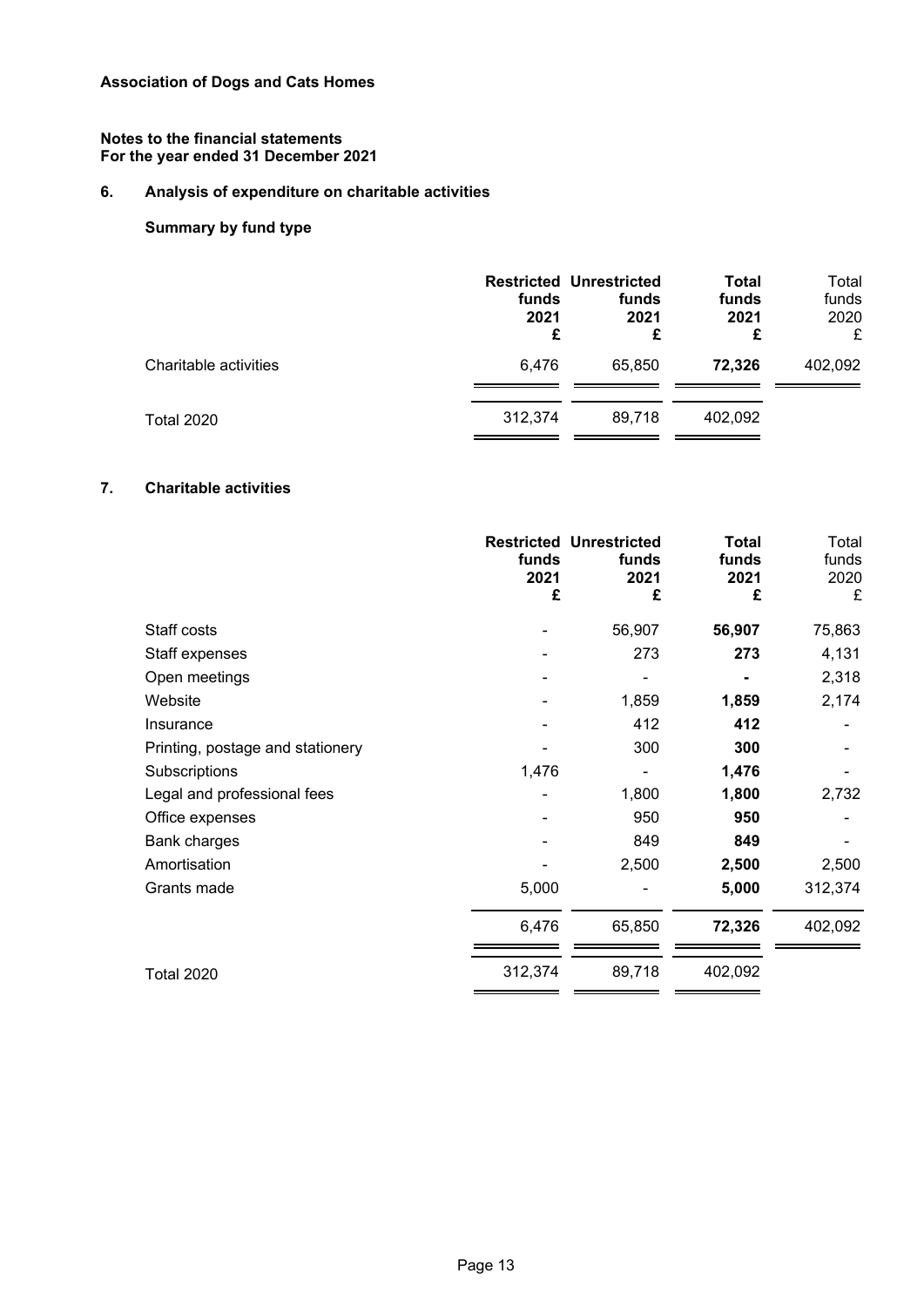#### **Notes to the financial statements For the year ended 31 December 2021**

## **8. Independent examiner's remuneration**

|                                                                                                                        | 2021 | 2020<br>£ |
|------------------------------------------------------------------------------------------------------------------------|------|-----------|
| Fees payable to the Charity's independent examiner for the independent<br>examination of the Charity's annual accounts | 775  | 750.      |
| Fees payable to the Charity's independent examiner in respect of:                                                      |      |           |
| Accounts preparation                                                                                                   | 775  |           |
|                                                                                                                        |      |           |

## **9. Trustees' remuneration and expenses**

During the year, no Trustees received any remuneration or other benefits (2020 - £NIL). During the year ended 31 December 2021, no Trustee expenses have been incurred (2020 - £NIL).

## **10. Intangible assets**

|                     | Website<br>£ |
|---------------------|--------------|
| Cost                |              |
| At 1 January 2021   | 10,000       |
| At 31 December 2021 | 10,000       |
| Amortisation        |              |
| At 1 January 2021   | 2,500        |
| Charge for the year | 2,500        |
| At 31 December 2021 | 5,000        |
| Net book value      |              |
| At 31 December 2021 | 5,000        |
| At 31 December 2020 | 7,500        |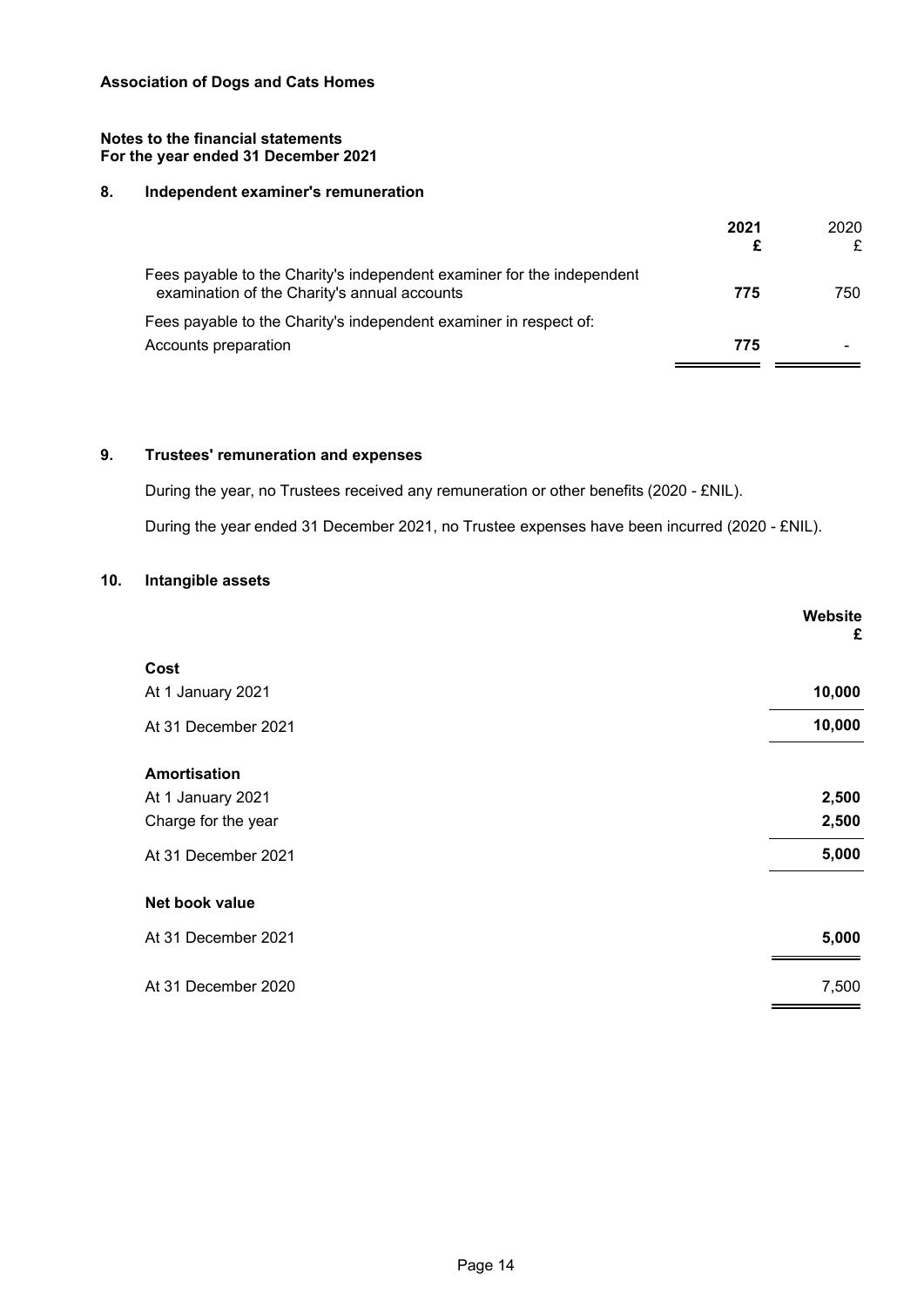#### **11. Debtors**

|     |                                                | 2021<br>£ | 2020<br>£ |
|-----|------------------------------------------------|-----------|-----------|
|     | Due within one year                            |           |           |
|     | Other debtors                                  | 4,074     | 44,463    |
|     | Prepayments and accrued income                 | 639       |           |
|     |                                                | 4,713     | 44,463    |
| 12. | Creditors: Amounts falling due within one year |           |           |
|     |                                                | ----      |           |

|                              | 2021  | 2020   |
|------------------------------|-------|--------|
|                              |       | £      |
| Accruals and deferred income | 2.901 | 33,709 |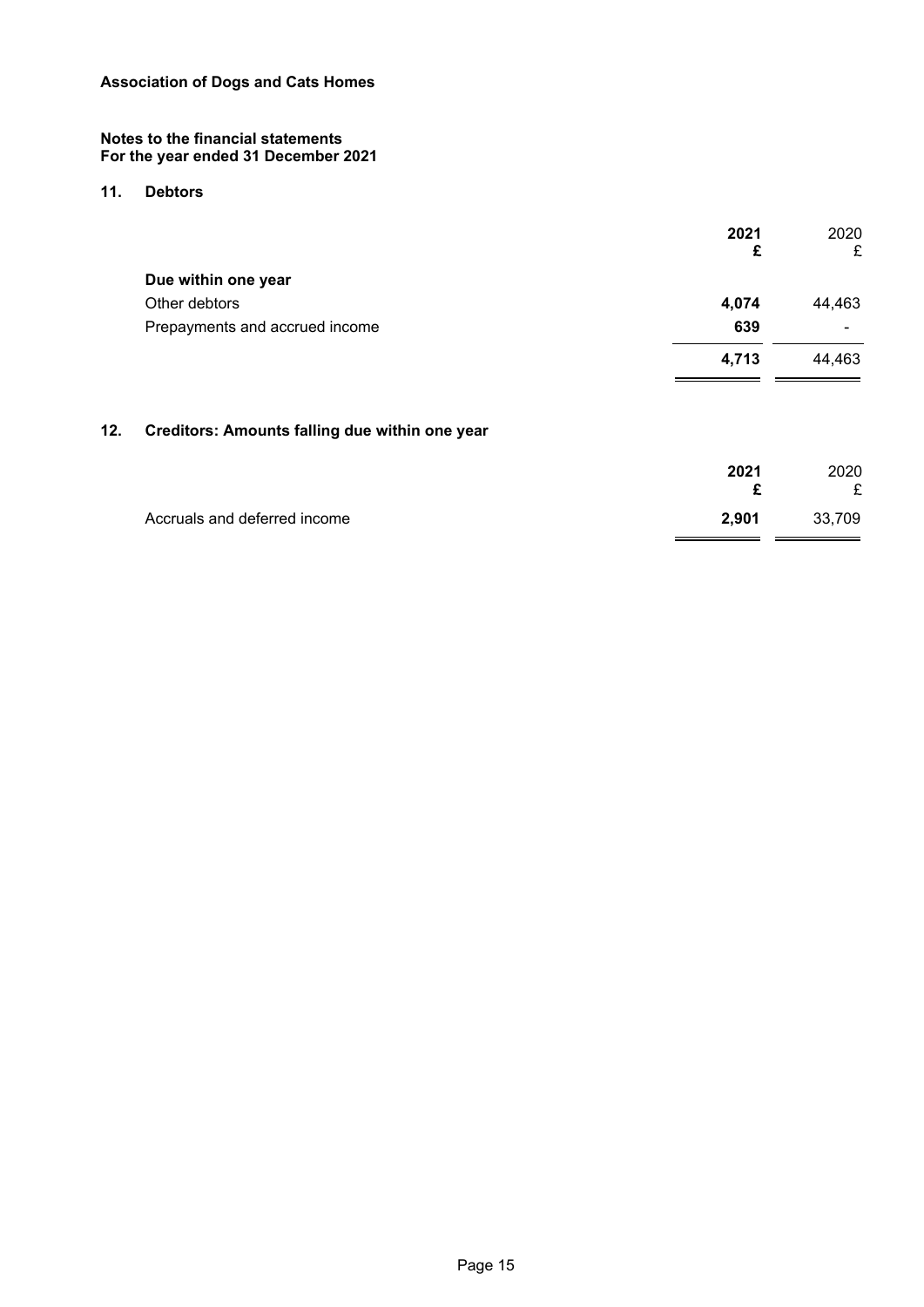#### **13. Statement of funds**

## **Statement of funds - current year**

| <b>Balance at 1</b><br>January<br>2021<br>£ | £       | <b>Expenditure</b><br>£ | <b>Balance at</b><br>31<br><b>December</b><br>2021<br>£ |
|---------------------------------------------|---------|-------------------------|---------------------------------------------------------|
|                                             |         |                         |                                                         |
| 84,463                                      | 102,033 | (65, 850)               | 120,646                                                 |
|                                             |         |                         |                                                         |
| 27,140                                      |         | (5,000)                 | 22,140                                                  |
| 5,443                                       |         | (1, 476)                | 3,967                                                   |
| 32,583                                      |         | (6, 476)                | 26,107                                                  |
| 117,046                                     | 102,033 | (72, 326)               | 146,753                                                 |
|                                             |         |                         | <b>Income</b>                                           |

#### **Restricted funds**

*ADCH Emergency Fund* - this restricted fund is from a Grant programme to assist members and nonmembers to survive Covid-19 when other fundraising opportunities were not available.

*ADCH Know How* - this restricted fund is for the development and maintenance of the ADCH Know How platform.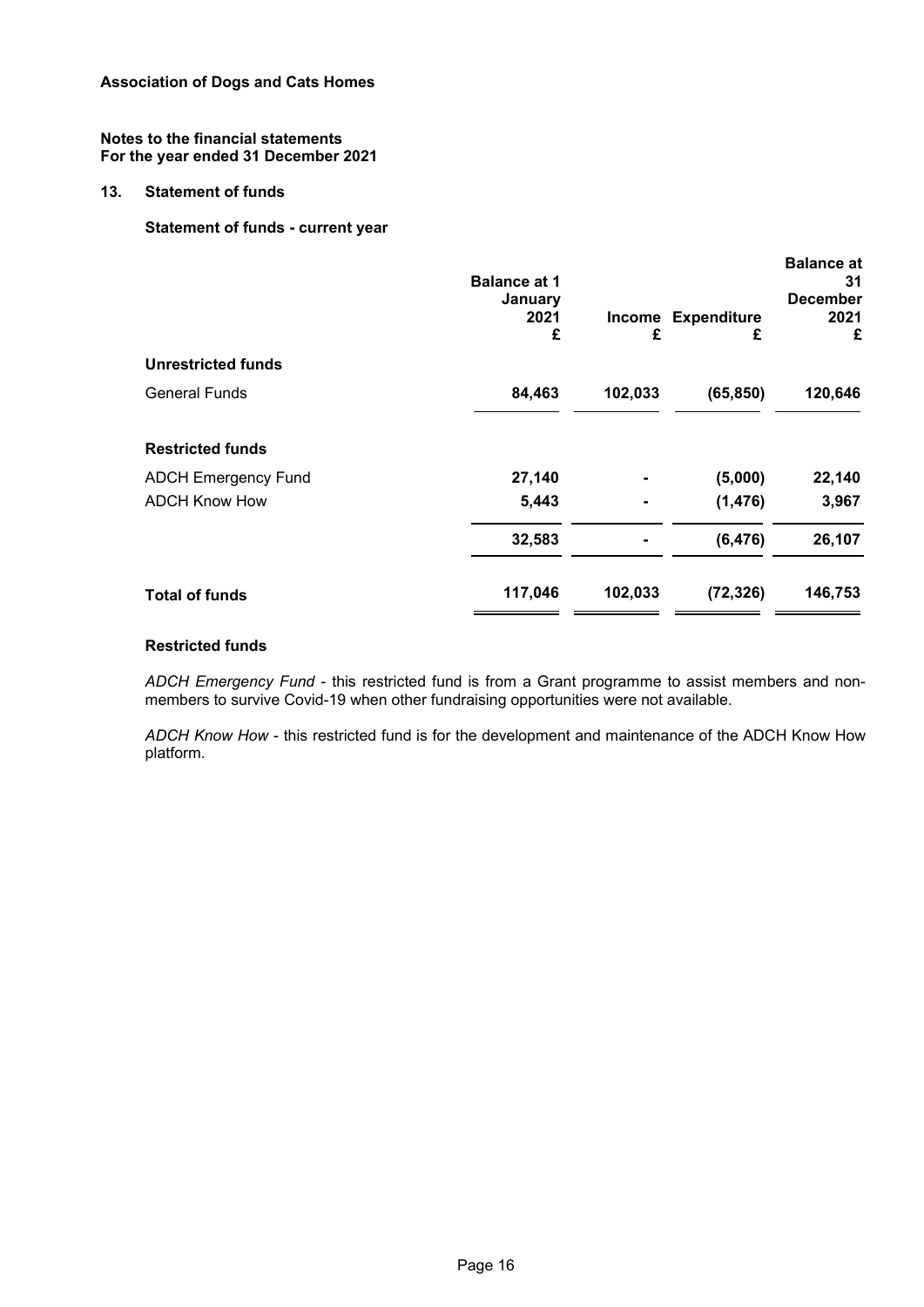## **13. Statement of funds (continued)**

## **Statement of funds - prior year**

|                            | <b>Balance</b> at<br>1 January<br>2020<br>£ | Income<br>£ | Expenditure<br>£ | Balance at<br>31<br>December<br>2020<br>£ |
|----------------------------|---------------------------------------------|-------------|------------------|-------------------------------------------|
| <b>Unrestricted funds</b>  |                                             |             |                  |                                           |
| <b>General Funds</b>       | 118,948                                     | 60,221      | (94, 706)        | 84,463                                    |
| <b>Restricted funds</b>    |                                             |             |                  |                                           |
| <b>ADCH Emergency Fund</b> |                                             | 338,038     | (310, 898)       | 27,140                                    |
| <b>ADCH Know How</b>       | 6,919                                       |             | (1, 476)         | 5,443                                     |
|                            | 6,919                                       | 338,038     | (312, 374)       | 32,583                                    |
| <b>Total of funds</b>      | 125,867                                     | 398,259     | (407,080)        | 117,046                                   |

## **14. Summary of funds**

## **Summary of funds - current year**

|                         | <b>Balance at 1</b><br>January<br>2021<br>£ | Income<br>£ | <b>Expenditure</b><br>£ | <b>Balance at</b><br>31<br><b>December</b><br>2021<br>£ |
|-------------------------|---------------------------------------------|-------------|-------------------------|---------------------------------------------------------|
| General funds           | 84,463                                      | 102,033     | (65, 850)               | 120,646                                                 |
| <b>Restricted funds</b> | 32,583                                      | ۰           | (6, 476)                | 26,107                                                  |
|                         | 117,046                                     | 102,033     | (72, 326)               | 146,753                                                 |

## **Summary of funds - prior year**

| Balance at<br>1 January<br>2020<br>£ | Income<br>£ | Expenditure | Balance at<br>31<br>December<br>2020<br>£ |
|--------------------------------------|-------------|-------------|-------------------------------------------|
| 118,948                              | 60,221      | (94, 706)   | 84,463                                    |
| 6,919                                | 338,038     | (312, 374)  | 32,583                                    |
| 125,867                              | 398,259     | (407,080)   | 117,046                                   |
|                                      |             |             |                                           |